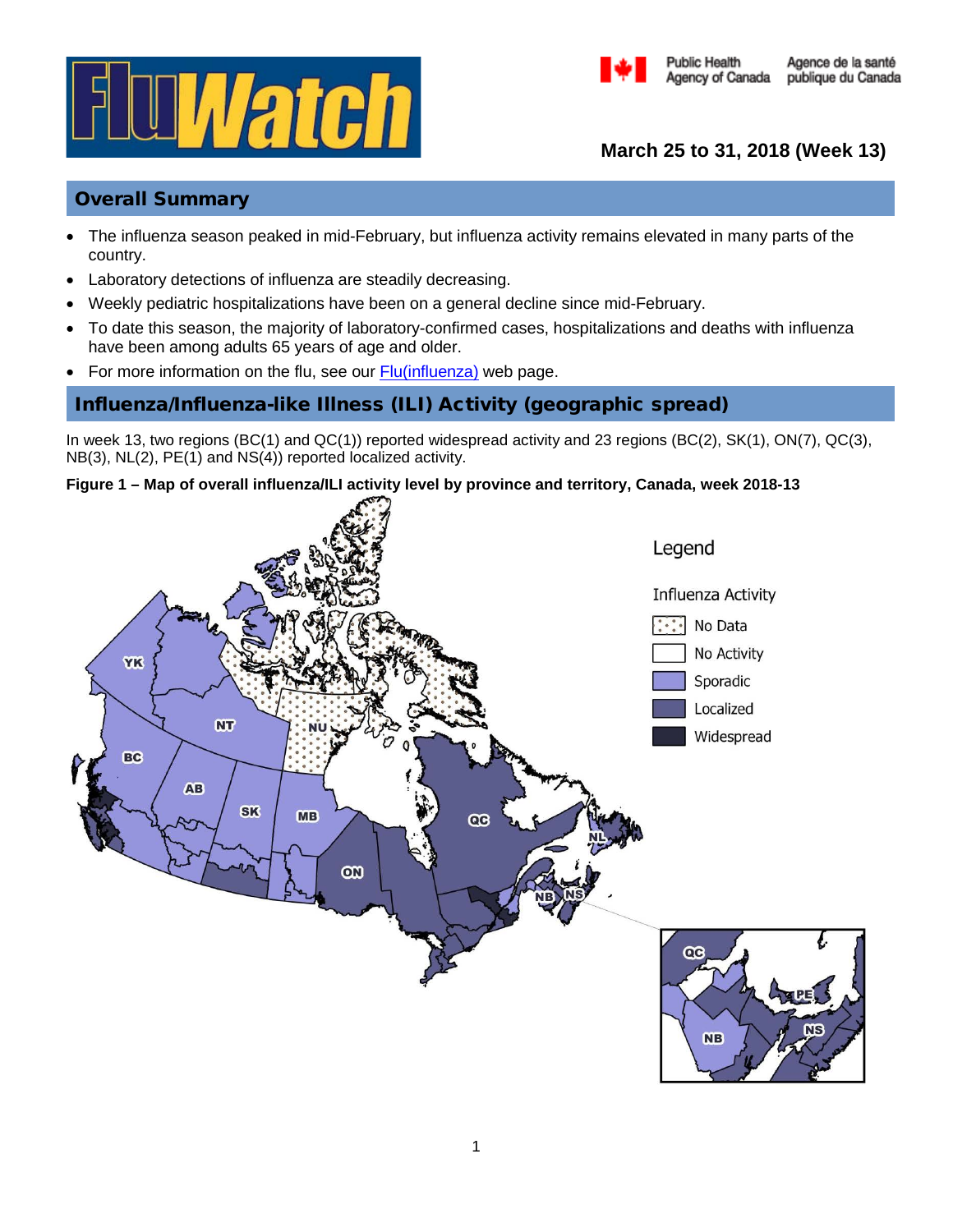# Laboratory-Confirmed Influenza Detections

In week 13, the overall percentage of tests positive for influenza was 19%, a decrease from the previous week. Overall, laboratory detections of influenza are steadily decreasing. Influenza B accounted for 54% of influenza detections in week 13.

The percentage of influenza A detections for week 13 is around the average for this time of year. The percentage of tests positive for influenza B in week 13 is above average but within the expected range for this time of year. For data on other respiratory virus detections, see the [Respiratory Virus Detections in Canada Report.](https://www.canada.ca/en/public-health/services/surveillance/respiratory-virus-detections-canada.html)



## **Figure 2 – Number of positive influenza tests and percentage of tests positive, by type, subtype and report week, Canada, weeks 2017-35 to 2018-13**

The shaded area indicates weeks where the positivity rate was at least 5% and a minimum of 15 positive tests were observed, signalling the period o[f seasonal influenza](http://journals.plos.org/plosone/article?id=10.1371/journal.pone.0141776) [activity.](http://journals.plos.org/plosone/article?id=10.1371/journal.pone.0141776)

To date this season, 59,699 laboratory-confirmed influenza detections have been reported, of which 56% have been influenza A. Influenza A(H3N2) has been the most common subtype detected this season, representing 91% of subtyped influenza A detections. For more detailed weekly and cumulative influenza data, see the text descriptions for Figures [2 and 3](https://www.canada.ca/en/public-health/services/diseases/flu-influenza/influenza-surveillance/weekly-influenza-reports.html) or the [Respiratory Virus Detections in Canada Report.](https://www.canada.ca/en/public-health/services/surveillance/respiratory-virus-detections-canada.html)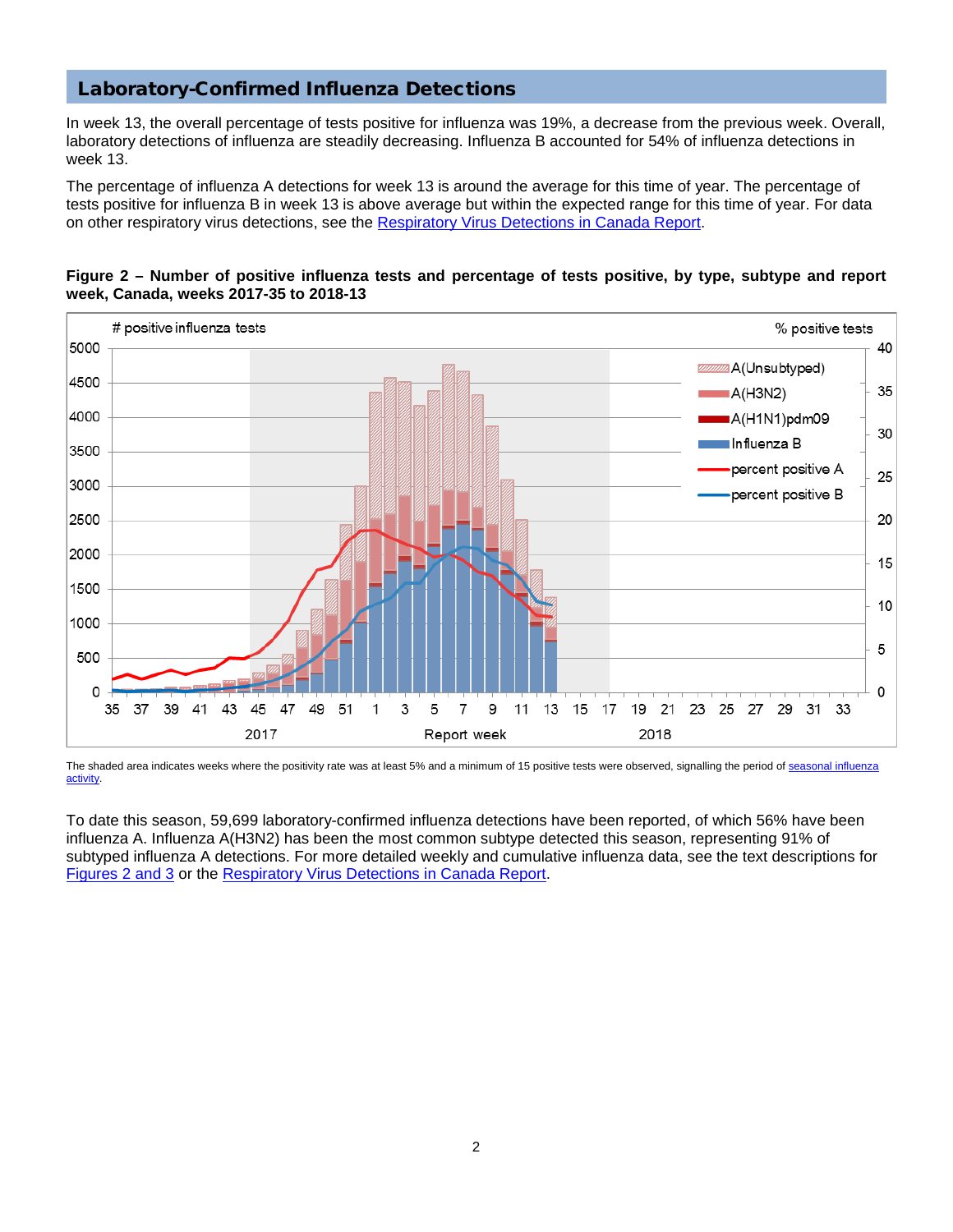**Figure 3 – Cumulative numbers of positive influenza specimens by type/subtype and province/territory, Canada, weeks 2017-35 to 2018-13**



To date this season, detailed information on age and type/subtype has been received for 48,582 laboratory-confirmed influenza cases (Table 1). Adults 65 years of age and older represent the largest proportion of cases overall (49%), and among cases of influenza A(H3N2) (59%) and influenza B (48%). Adults aged 20-64 represent 32% of cases overall and 29% of influenza A(H3N2) and 34% of influenza B cases. Although much smaller in numbers (814), the majority of influenza A(H1N1) cases are among adults less than 65 years of age, with adults aged 20-64 and children 0-19 years accounting for 53% and 32% of cases respectively.

**Table 1 – Cumulative numbers of positive influenza specimens by type, subtype and age-group reported through case-based laboratory reporting, Canada, weeks 2017-35 to 2018-13**

|                       | <b>Cumulative (August 27, 2017 to March 31, 2018)</b> |                         |         |            |       |                   |      |  |
|-----------------------|-------------------------------------------------------|-------------------------|---------|------------|-------|-------------------|------|--|
| Age groups<br>(years) | Influenza A                                           |                         |         |            | в     | Influenza A and B |      |  |
|                       | A Total                                               | <b>A(H1N1)</b><br>pdm09 | A(H3N2) | A $(UnS)1$ | Total | #                 | %    |  |
| $0 - 4$               | 2991                                                  | 136                     | 544     | 2311       | 1406  | 4397              | 9%   |  |
| $5 - 19$              | 2216                                                  | 121                     | 532     | 1563       | 2474  | 4690              | 10%  |  |
| 20-44                 | 4048                                                  | 227                     | 1164    | 2657       | 2613  | 6661              | 14%  |  |
| 45-64                 | 4426                                                  | 207                     | 1395    | 2824       | 4413  | 8839              | 18%  |  |
| $65+$                 | 14100                                                 | 123                     | 5135    | 8842       | 9895  | 23995             | 49%  |  |
| <b>Total</b>          | 27781                                                 | 814                     | 8770    | 18197      | 20801 | 48582             | 100% |  |

1 UnS: unsubtyped: The specimen was typed as influenza A, but no result for subtyping was available;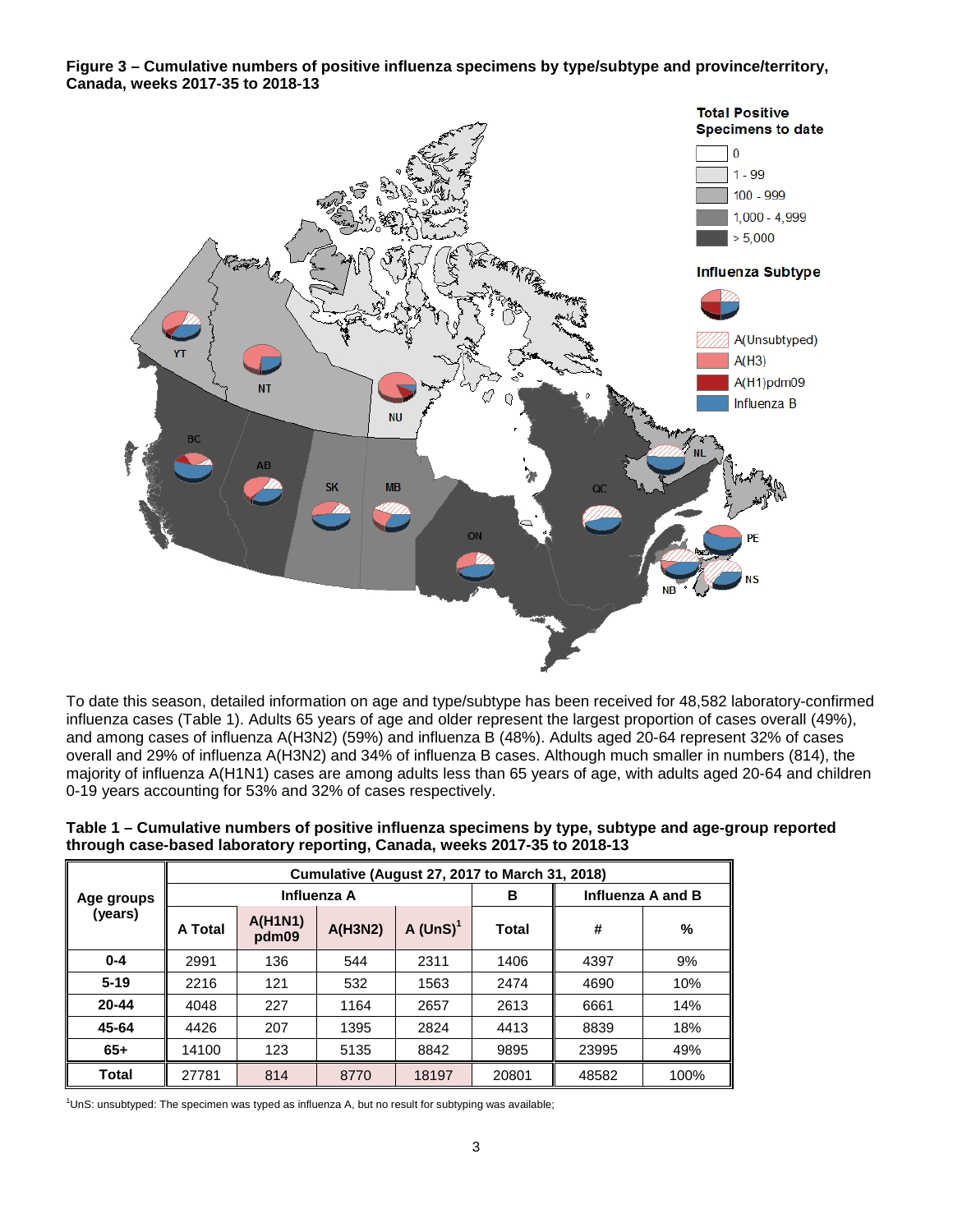# Syndromic / Influenza-like Illness Surveillance

### **Healthcare Practitioners Sentinel Syndromic Surveillance**

In week 13, 1.8% of visits to healthcare professionals were due to influenza-like illness (ILI); an increase from the previous week.

### **Figure 4 – Percentage of visits for ILI reported by sentinels by report week, Canada, weeks 2017-35 to 2018-13** Number of Sentinels Reporting in Week 13: 172



The shaded area represents the maximum and minimum percentage of visits for ILI reported by week from seasons 2012-13 to 2016-17

### **Participatory Syndromic Surveillance**

FluWatchers is a participatory ILI surveillance system that relies on weekly voluntary submissions of syndromic information from Canadians across Canada.

In week 13, 1,287 participants reported to FluWatchers, of which 2% reported symptoms of cough and fever, and 16% of these consulted a healthcare professional. Among participants who reported cough and fever, 76% reported days missed from work or school, resulting in a combined total of 44 missed days of work or school.

### **Table 2 – Summary of influenza-like illness symptoms reported by participating Canadians, Canada, week 2018-13**

| <b>Number of</b><br><b>Participants</b><br><b>Reporting</b> | Percentage<br>participants<br>reporting Cough<br>and Fever | Percentage of<br>participants with cough<br>and fever who consulted<br>a healthcare professional | Percentage of participants<br>with cough and fever who<br>reported missed days<br>from work or school | <b>Number of</b><br>missed days<br>from work or<br>school |
|-------------------------------------------------------------|------------------------------------------------------------|--------------------------------------------------------------------------------------------------|-------------------------------------------------------------------------------------------------------|-----------------------------------------------------------|
| 1287                                                        | 2%                                                         | 16%                                                                                              | 76%                                                                                                   | 44                                                        |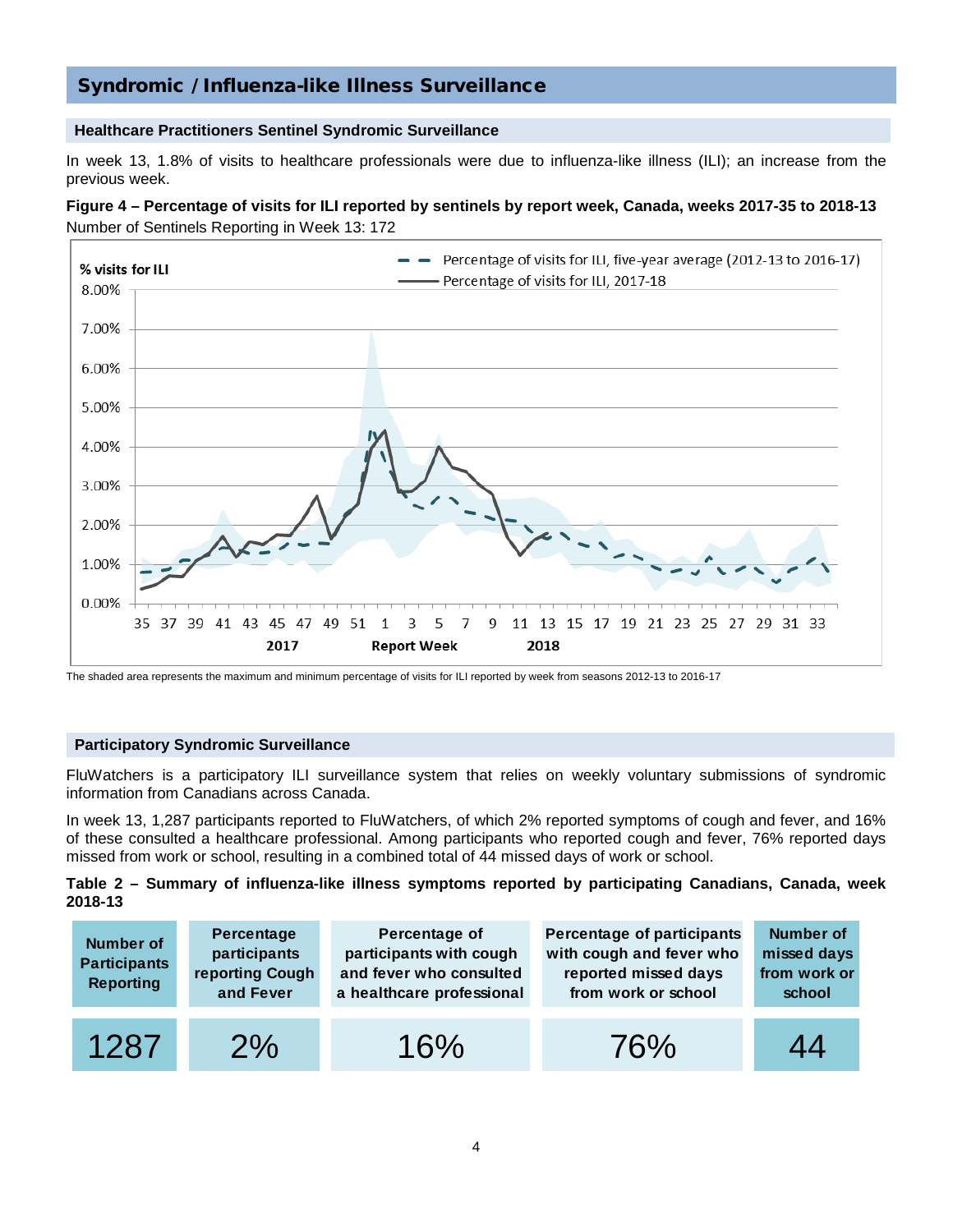# Influenza Outbreak Surveillance

In week 13, 42 laboratory-confirmed outbreaks of influenza were reported. Among the reported influenza outbreaks, 29 were reported in long-term care facilities (LTC), five in hospitals, and eight in other settings. Among the 32 outbreaks with influenza type/subtype reported, 18 (56%) were associated with influenza A, 13 (41%) were associated with influenza B and one outbreak was associated with a mix of influenza A and B (3%).

To date this season, 1,663 influenza/ILI outbreaks have been reported, of which 1,025 (62%) occurred in LTC facilities. Among the 1,427 outbreaks for which the influenza type/subtype was reported, 781 (55%) were associated with influenza A and 579 (41%) were associated with influenza B, and 67 (5%) were associated with a mix of A and B.



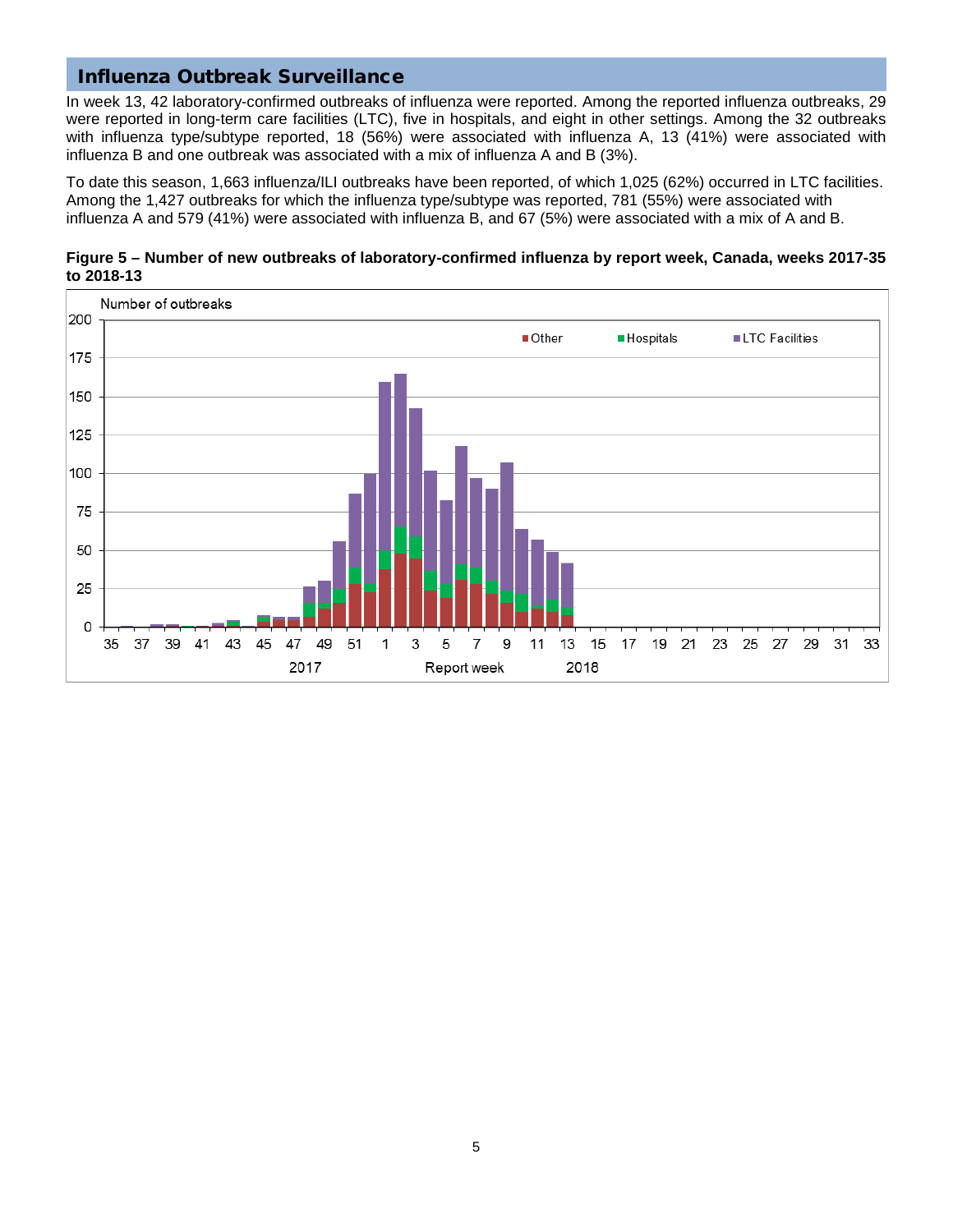# Severe Outcomes Influenza Surveillance

## **Provincial/Territorial Influenza Hospitalizations and Deaths**

To date this season, 4,500 influenza-associated hospitalizations were reported by participating provinces and territories<sup>1</sup>. Among the hospitalizations, 3,116 (69%) were associated with influenza A, and 2,990 cases (66%) were in adults 65 years of age or older.

Additionally, 439 ICU admissions and 230 deaths have been reported to date. Adults aged 65 years of age or older accounted for the greatest proportion of ICU cases (44%), followed closely by adults aged 20-64 (40%). Adults aged 65 years of age or older accounted the majority of deaths (83%).





1 Influenza-associated hospitalizations are reported by NL, PE, NS, NB, MB, AB, YT and NT. Only hospitalizations that require intensive medical care are reported by SK.

### **Pediatric Influenza Hospitalizations and Deaths**

In week 13, 26 laboratory-confirmed influenza-associated pediatric (≤16 years of age) hospitalizations were reported by the Immunization Monitoring Program Active (IMPACT) network. Influenza A accounted for 62% of the hospitalizations. Pediatric hospitalizations have been on a general decline since week 07.

To date this season, 995 pediatric hospitalizations have been reported by the IMPACT network, 619 (62%) of which were associated with influenza A. Children 0-23 months accounted for the largest proportion of influenza A hospitalizations (41%). Among the 376 hospitalizations due to influenza B, children 5-9 years accounted for the largest proportion of cases (31%).

Additionally, 159 ICU admissions and nine deaths have been reported to date. Children aged 0-23 months accounted for the greatest proportion of ICU cases (28%), followed by children aged 10-16 years (26%). Among the ICU cases with available information, 64% were due to influenza A and approximately 48% had no reported previous or concurrent medical conditions. All but one reported deaths were among children over the age of two.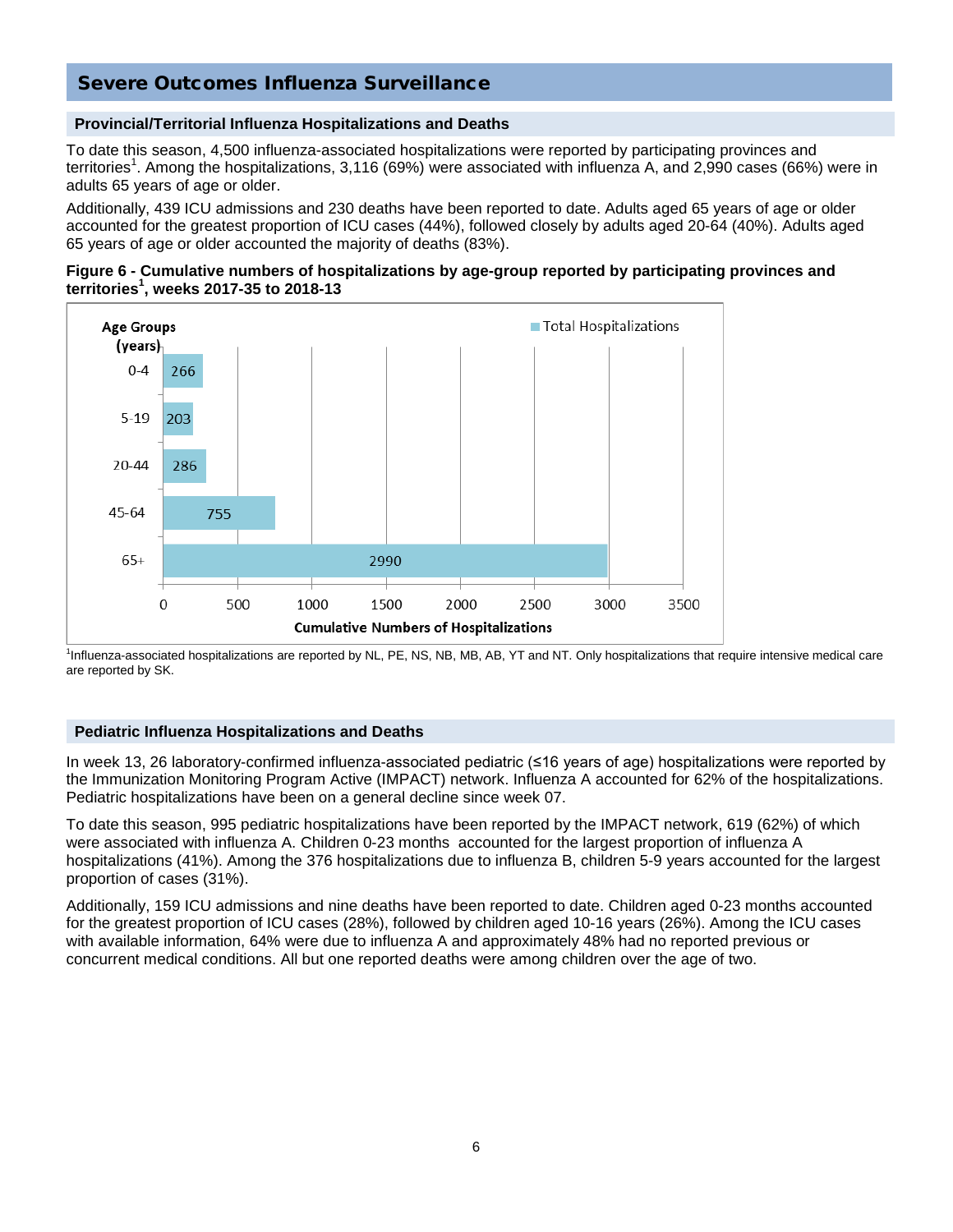

## **Figure 7 - Cumulative numbers of pediatric hospitalizations (≤16 years of age) with influenza by type and agegroup reported by the IMPACT network, Canada, weeks 2017-35 to 2018-13**





The shaded area represents the maximum and minimum number of cases reported by week from seasons 2010-11 to 2016-17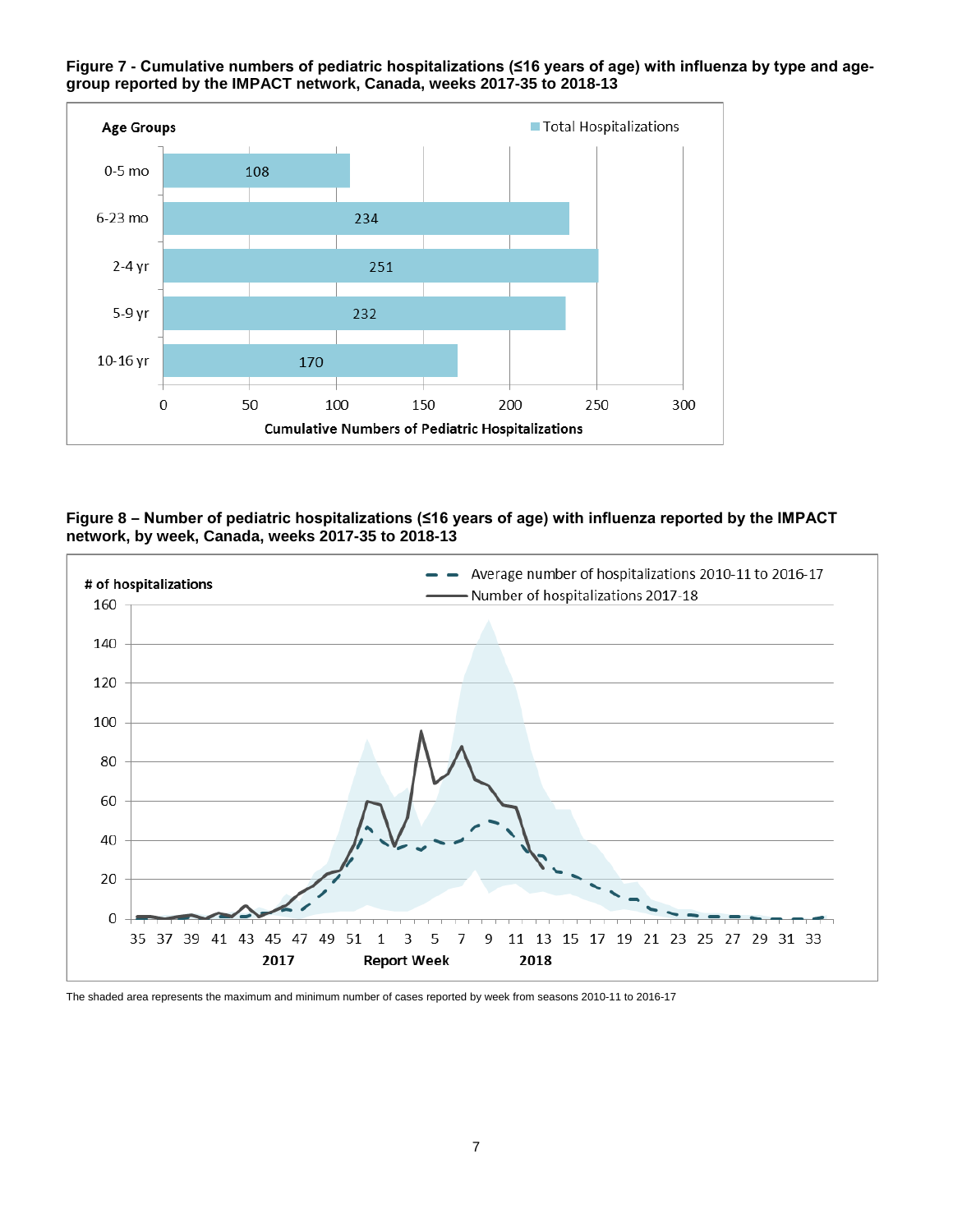# Influenza Strain Characterizations

During the 2017-18 influenza season, the National Microbiology Laboratory (NML) has characterized 2,856 influenza viruses [1,287 A(H3N2), 200 A(H1N1)pdm09 and 1,369 B viruses] that were received from Canadian laboratories.

## **Antigenic Characterization**

Among influenza viruses characterized by hemagglutination inhibition (HI) assay during the 2017-18 season, most viruses were antigenically similar to the cell-culture propagated reference strains recommended by WHO.

## **Table 3 – Influenza antigenic strain characterizations, Canada, weeks 2017-35 to 2018-13**

| <b>Strain Characterization Results</b>                    | Count | <b>Description</b>                                                                                                                                                                                |  |
|-----------------------------------------------------------|-------|---------------------------------------------------------------------------------------------------------------------------------------------------------------------------------------------------|--|
| Influenza A (H3N2)                                        |       |                                                                                                                                                                                                   |  |
| A/Hong Kong/4801/2014-like                                | 256   | Viruses antigenically similar to A/Hong Kong/4801/2014, the<br>A(H3N2) component of the 2017-18 Northern Hemisphere's<br>trivalent and quadrivalent vaccine.                                      |  |
| Reduced titer to A/Hong<br>Kong/4801/2014                 | 65    | These A(H3N2) viruses reacted poorly with antisera raised<br>against cell-propagated A/Hong Kong/4801/2014, suggesting<br>some antigenic differences.                                             |  |
| Influenza A (H1N1)pdm09                                   |       |                                                                                                                                                                                                   |  |
| A/Michigan/45/2015-like                                   | 200   | Viruses antigenically similar to A/Michigan/45/2015, the<br>A(H1N1)pdm09 component of the 2017-18 Northern<br>Hemisphere's trivalent and quadrivalent influenza vaccine.                          |  |
| <b>Influenza B</b>                                        |       |                                                                                                                                                                                                   |  |
| B/Brisbane/60/2008-like<br>(Victoria lineage)             | 14    | Viruses antigenically similar to B/Brisbane/60/2008.<br>B/Brisbane/60/2008 is the influenza B component of the 2017-<br>18 Northern Hemisphere's trivalent and quadrivalent influenza<br>vaccine. |  |
| Reduced titer to B/Brisbane/60/2008<br>(Victoria lineage) | 43    | These B/Victoria lineage viruses reacted poorly with antisera<br>raised against cell-propagated B/Brisbane/60/2008, suggesting<br>some antigenic differences.                                     |  |
| B/Phuket/3073/2013-like<br>(Yamagata lineage)             | 1,312 | Viruses antigenically similar to B/Phuket/3073/2013, the<br>additional influenza B component of the 2017-18 Northern<br>Hemisphere quadrivalent influenza vaccine.                                |  |

## **Genetic Characterization of A(H3N2) viruses**

During the 2017-18 season, 965 A(H3N2) viruses did not grow to sufficient titers for antigenic characterization by HI assay. Therefore, genetic characterization was performed to determine to which genetic group they belong. Sequence analysis showed that 862 A(H3N2) viruses belonged to genetic group 3C.2a, 101 viruses belonged to subclade 3C.2a1 and two viruses belonged to the clade 3C.3a.

Additionally, of the 322 influenza A(H3N2) viruses that were characterized antigenically as similar to A/Hong Kong/4801/2014, 232 belonged to genetic group 3C.2a and 24 viruses belonged to subclade 3C.2a1. The 65 viruses that showed reduced titer to A/Hong Kong/4801/2014 belonged to genetic clade 3C.3a. Sequencing is pending for the remaining one isolate.

A/Hong Kong/4801/2014-like virus belongs to genetic group 3C.2a and is the influenza A/H3N2 component of the 2017-18 Northern Hemisphere influenza vaccine.

## **Genetic Characterization of Influenza B viruses**

Among the viruses characterized antigenically as having reduced titer to ferret antisera produced against cellpropagated B/Brisbane/60/2008, sequence analysis showed that 43 viruses had a two amino acid deletion in the HA gene. Sequencing is pending for the remaining virus isolate.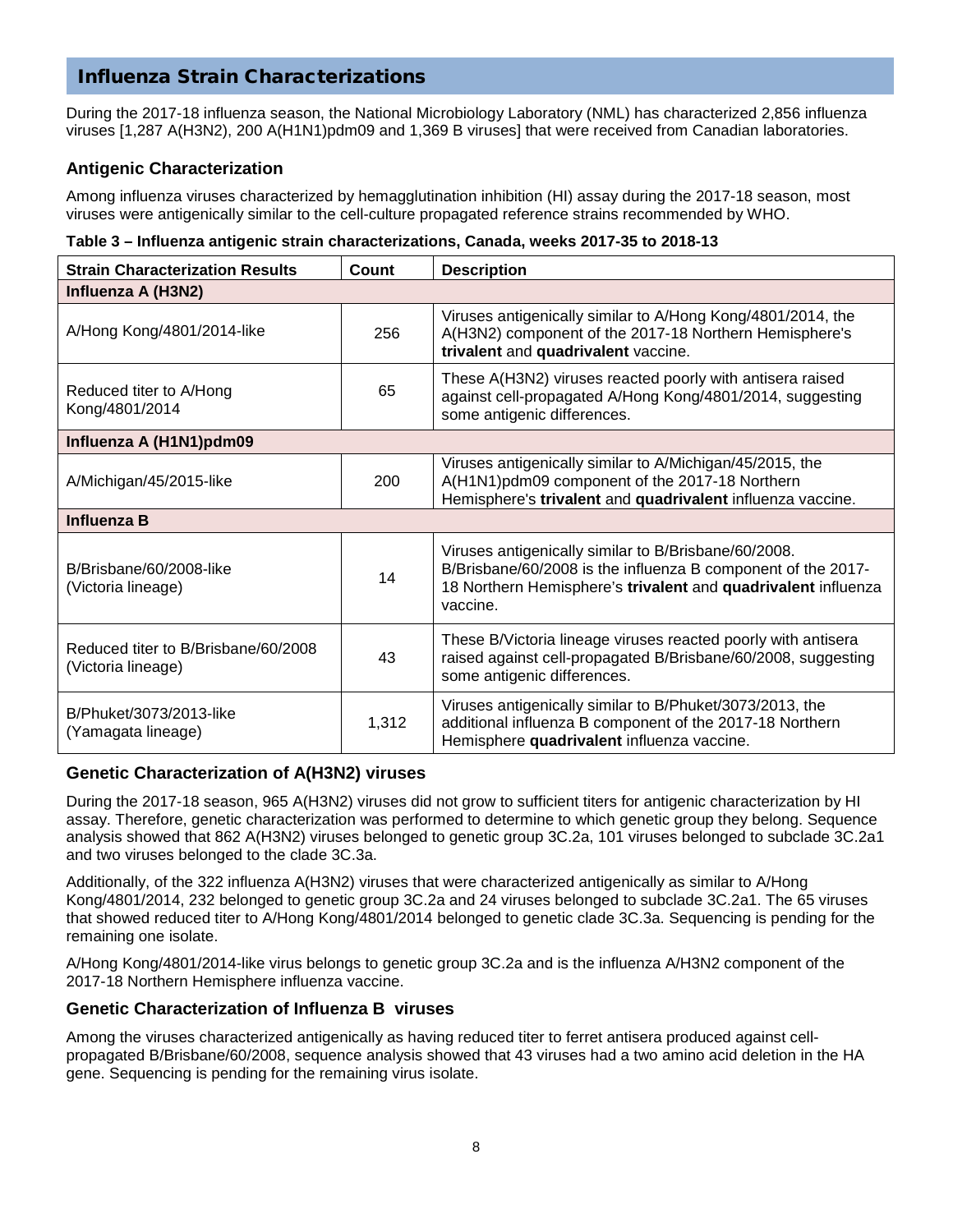# Antiviral Resistance

During the 2017-18 season, the National Microbiology Laboratory (NML) has tested 1,103 influenza viruses for resistance to oseltamivir and 1,099 viruses for resistance to zanamivir. All but one of the A(H1N1)pdm viruses were sensitive to oseltamivir and all but one influenza B viruses were sensitive to zanamivir (Table 4).

| Table 4 – Antiviral resistance by influenza virus type and subtype, Canada, weeks 2017-35 to 2018-13 |  |
|------------------------------------------------------------------------------------------------------|--|
|------------------------------------------------------------------------------------------------------|--|

|                           |          | <b>Oseltamivir</b> | Zanamivir |                 |  |
|---------------------------|----------|--------------------|-----------|-----------------|--|
| Virus type and<br>subtype | # tested | # resistant (%)    | # tested  | # resistant (%) |  |
| A (H3N2)                  | 474      | $0(0\%)$           | 471       | $0(0\%)$        |  |
| A (H1N1)pdm09             | 143      | 1(0.7%)            | 143       | $0(0\%)$        |  |
| в                         | 486      | $0(0\%)$           | 485       | $1(0.2\%)$      |  |
| <b>TOTAL</b>              | 1103     | $1(0.1\%)$         | 1099      | $(0.1\%)$       |  |

Note: Since the 2009 pandemic, all circulating influenza A viruses have been resistant to amantadine, and it is therefore not currently recommended for use in the treatment of influenza. During the 2017-18 season, the subset of influenza A viruses that were tested for resistance to amantadine were resistant.

# Provincial and International Influenza Reports

- Alberta [Influenza Surveillance Report](http://www.health.alberta.ca/professionals/influenza-evidence.html)
- British Columbia [Influenza Surveillance](http://www.bccdc.ca/health-professionals/data-reports/influenza-surveillance-reports)
- Manitoba Manitoba [Seasonal Influenza Reports](http://www.gov.mb.ca/health/publichealth/surveillance/influenza/index.html)
- New Brunswick [Influenza Surveillance Reports](http://www2.gnb.ca/content/gnb/en/departments/ocmoh/cdc/content/influenza/influenza_surveillance_activities.html)
- Newfoundland and Labrador Surveillance and [Disease Reports](http://www.health.gov.nl.ca/health/publichealth/cdc/informationandsurveillance.html)
- Nova Scotia [Respiratory Watch Report](https://novascotia.ca/dhw/cdpc/respiratory-watch.asp)
- Ontario [Respiratory Pathogen Bulletin](https://www.publichealthontario.ca/en/ServicesAndTools/SurveillanceServices/Pages/Ontario-Respiratory-Virus-Bulletin.aspx)
- Prince Edward Island [Weekly Influenza Summary](https://www.princeedwardisland.ca/en/information/health-and-wellness/pei-weekly-influenza-summary-2017-2018-season)
- Saskatchewan [Influenza Reports](https://www.saskatchewan.ca/government/government-structure/ministries/health/other-reports/influenza-reports)
- Québec [Flash Grippe](http://publications.msss.gouv.qc.ca/msss/sujets/flash-grippe)
- Australia Influenza Surveillance Report
- European Centre for Disease Prevention and Control – [Surveillance reports and disease data on seasonal](https://ecdc.europa.eu/en/seasonal-influenza/surveillance-reports-and-disease-data)  [influenza](https://ecdc.europa.eu/en/seasonal-influenza/surveillance-reports-and-disease-data)
- New Zealand [Influenza Weekly Update](http://www.surv.esr.cri.nz/virology/influenza_weekly_update.php)
- Public Health England [Weekly national flu reports](https://www.gov.uk/government/statistics/weekly-national-flu-reports)
- Pan-American Health Organization [Influenza](http://www.paho.org/hq/index.php?option=com_content&view=article&id=3352%3A2010-influenza-situation-report&catid=2407%3Ainfluenza-other-respiratory-viruses&Itemid=2469&lang=en)  [Situation Report](http://www.paho.org/hq/index.php?option=com_content&view=article&id=3352%3A2010-influenza-situation-report&catid=2407%3Ainfluenza-other-respiratory-viruses&Itemid=2469&lang=en)
- United States Centres for Disease Control and Prevention – [Weekly Influenza Surveillance Report](http://www.cdc.gov/flu/weekly/index.htm)
- World Health Organization [Influenza update](http://www.who.int/influenza/surveillance_monitoring/updates/latest_update_GIP_surveillance/en/index.html)
- World Health Organization [FluNet](http://www.who.int/influenza/gisrs_laboratory/flunet/en/)

# **FluWatch Surveillance for the 2017-2018 Season – Notes and Definitions**

**The FluWatch report is compiled from a number of data sources. Surveillance information contained in this report is a reflection of the surveillance data available to FluWatch at the time of production. Delays in reporting of data may cause data to change retrospectively**

### **Influenza/Influenza-like Illness (ILI) Activity**

Influenza/ILI activity levels, as represented on the map, are assigned and reported by Provincial and Territorial Ministries of Health, based on laboratory confirmations, primary care consultations for ILI and reported outbreaks. ILI data may be reported through sentinel physicians, emergency room visits or health line telephone calls, and the determination of an increase is based on the assessment of the provincial/territorial epidemiologist. Maps from previous weeks, including any retrospective updates, are available in the mapping feature found in the [Weekly Influenza Reports.](http://diseases.canada.ca/flu-maps/?lang=e)

### **Influenza/ILI Activity Level definitions**

- **1 = No activity:** no laboratory-confirmed influenza detections in the reporting week, however, sporadically occurring ILI may be reported
- **2 = Sporadic:** sporadically occurring ILI and lab confirmed influenza detection(s) with **no outbreaks** detected within the influenza surveillance region†
- **3 = Localized:** (1) evidence of increased ILI\* ; (2) lab confirmed influenza detection(s); (3) **outbreaks** in schools, hospitals, residential institutions and/or other types of facilities occurring in **less than 50% of the influenza surveillance region**†
- **4 = Widespread:** (1) evidence of increased ILI\*; (2) lab confirmed influenza detection(s);(3) **outbreaks** in schools, hospitals, residential institutions and/or other types of facilities occurring in **greater than or equal to 50% of the influenza surveillance region**†; \* More than just sporadic as determined by the provincial/territorial epidemiologist.
- †Influenza surveillance regions within the province or territory as defined by the provincial/territorial epidemiologist